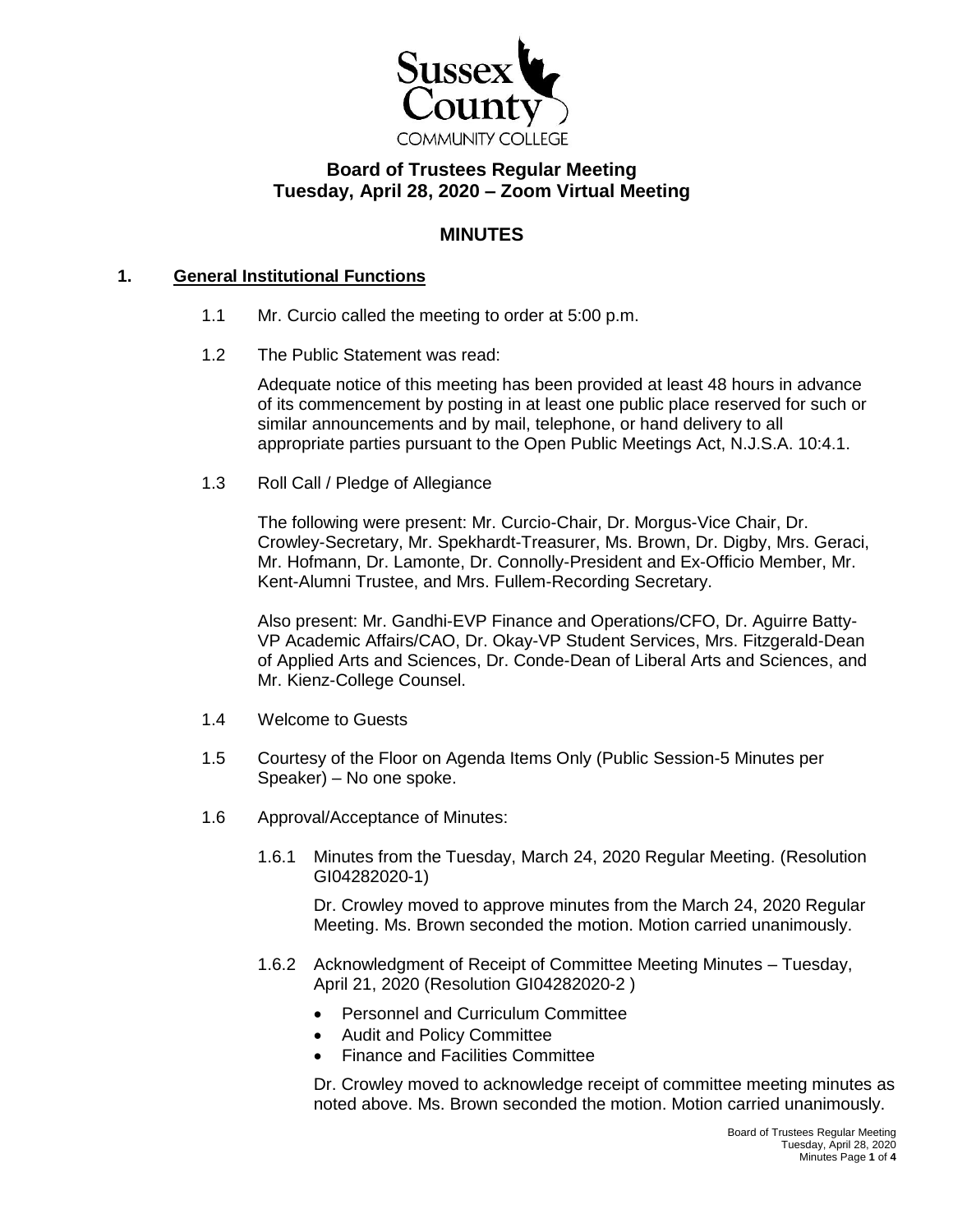## **2. Consent Agenda – ACTION/RC**

The President recommends items 2.1 - 2.5 for Board approval, as brought forth after discussion and review by Board Committees:

Dr. Morgus moved to approve all items on the Consent Agenda. Dr. Crowley seconded the motion.

Roll call vote: Ms. Brown, Dr. Crowley, Dr. Digby, Mrs. Geraci, Mr. Hofmann, Dr. Lamonte, Dr. Morgus, Mr. Spekhardt, and Mr. Curcio voted yes. Motion carried unanimously.

- 2.1 Approval of Personnel Items
	- 2.1.1 Monthly Personnel Actions (Resolution P04282020-1)
	- 2.1.2 Promotion of Dr. Robert Larsson from Associate Professor to Professor of Environmental Science, Effective the First Day of the Next Academic Year. (Resolution P04282020-2)
	- 2.1.3 Appointment of Karen Unrath as Board Recording Secretary Alternate. (Resolution P04282020-3)
- 2.2 Approval of Curriculum Items None this month.
- 2.3 Approval of Policy Items
	- 2.3.1 Approve Policy No. 502.5 Student Clubs and Organizations. (Resolution AP04282020-1)
	- 2.3.2 Rescind Policy No. 500.18 Policy on Student Clubs and Organizations. This policy is being replaced with policy no. 502.5. (Resolution AP04282020-2)
- 2.4 Approval of Finance Items
	- 2.41 Purchase of Eight Southbend Commercial Grade Natural Gas Cooking Ranges for the Culinary Program (McGuire Site), from Sam Tell and Son, Inc., Farmingdale, NY, in the Amount of \$42,026.70. Funded by the USDA Rural Business Development Grant. (Resolution BFF04282020-1)
	- 2.42 Three-Year Renewal of Canvas, in the Amount of \$152,602.36, to Instructure. Funded by OPEX. (Resolution BFF04282020-2)
	- 2.43 Recommendation: Approval of \$28,000 Payment to Town of Newton (pending written agreement), Instead of Property Tax, as Part of college owning the McGuire property. (Resolution BFF04282020-3)
	- 2.44 March, 2020 Purchases Over \$10k. (Resolution BFF04282020-4)
- 2.5 Approval of Facility Itemd
	- 2.5.1 Window Film Depot: Estimate (Resolution BFF04282020-5)

| Entry ways 3M-Security - ULTRA 95 panes (8mil) | 11,385.00   |
|------------------------------------------------|-------------|
| Doors – Defense Lite Standard 62 panes         | 25,650.00   |
| Total                                          | \$37,035.00 |
| (Funded by Chapter 12)                         |             |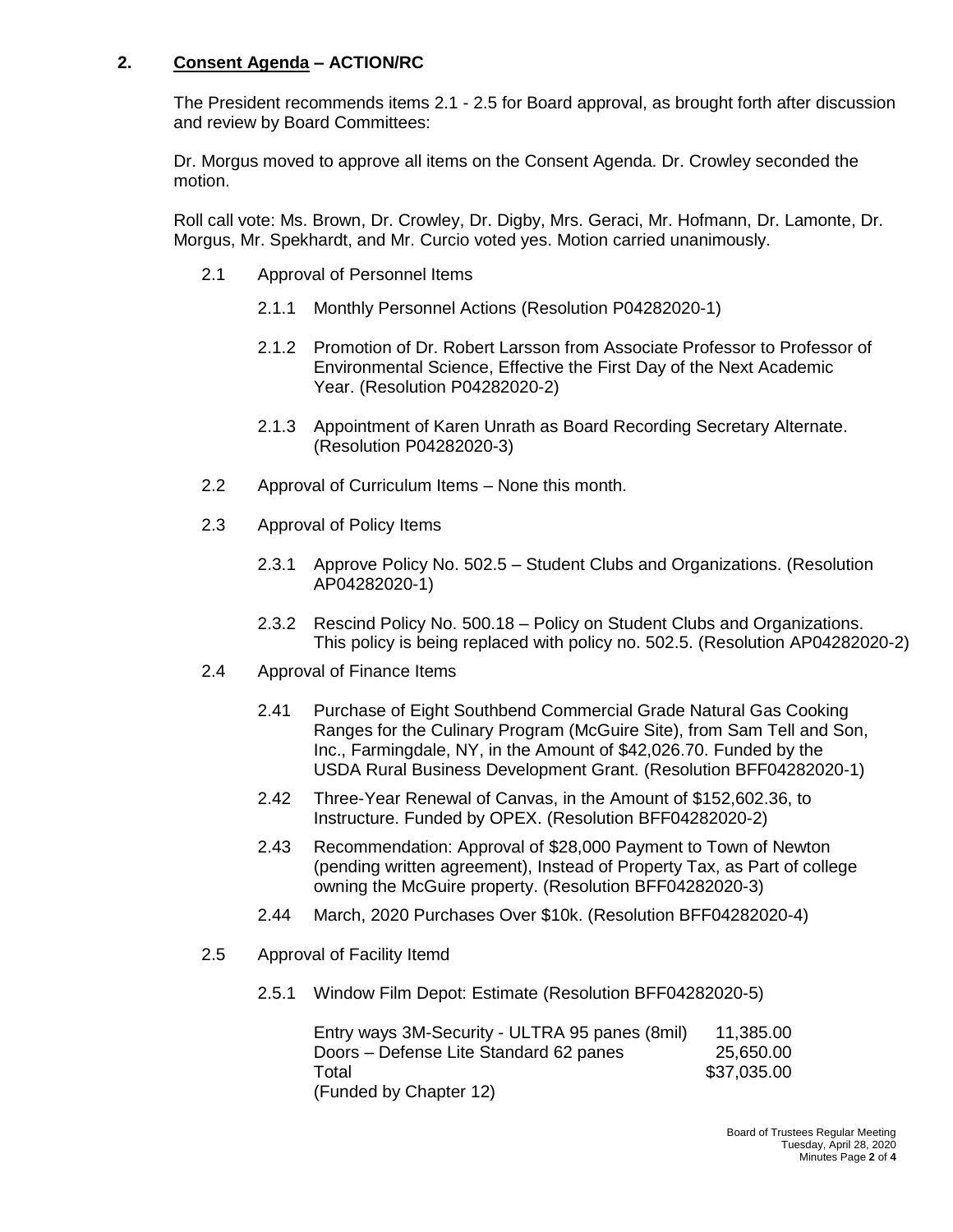- 2.5.2 Quote for Practice Football Field from J. Kramer for Field Grading and Soil in the Amount of \$34,804.00. (Resolution BFF04282020-6)
- 2.5.3 Rejection of Bids for PSTA HVAC Improvements. (Resolution BFF04282020-7)
- 2.5.4 PSTA Drainage Project Drainage Repairs to Areas Surrounding the PSTA Fire Training Tower, in the Amount of \$146,500, to Drill Construction Co., West Orange, NJ. Funded by Chapter 12. (Resolution BFF04282020-8)
- 2.5.5 PSTA Bullet Trap Replacement in the Amount of \$128,500, to Drill Construction Co. – CAPEX Funded. (Resolution BFF04282020-9)
- 2.5.6 IT/Audio Visual Equipment for the Academic Center Addition to Building A. (Funded by HEFT) (Resolution BFF04282020-10)

Equipment includes Dell and Samsung classroom boards, Samsung video wall, audio visual controls, and AV racks and related server room equipment.

SHI International (audio visual controls, video wall, and server equipment) NJ Cooperative Purchasing Alliance 19-34, in the amount of \$ 369,328.58.

Dell (classroom and conference room boards with installation) NJ State Contract M0483/19TELE00656 in the amount of \$ 71,535.00.

2.5.7 March, 2020 Incident Logs. (Resolution BFF04282020-11)

### **3. Finance**

3.1 Recommendation: Acknowledgment of Receipt and Review of Financial Statements - March 31, 2020 Nine Months YTD FYE June 30, 2020. (Resolution GI04282020-3)

Ms. Brown moved to acknowledge receipt and review of financial statements as noted above. Dr. Morgus seconded the motion.

Mr. Gandhi presented the financial statements, including: March YTD FY20 Credit Hours Dashboard, Income Statement, Major Revenue Variances to budget and LYR, Revenue (Student/Support), Expenses, Major Expense Variances to budget and LYR, Operating Statement, Balance Sheet-Assets, Major Asset Variances to LYR, Balance Sheet-Liabilities, Three-Year Comparison, Current Assets, # of Month of OPEX covered by Liquid Assets & Current Ratio, Headcount, and CAPEX Projects.

Roll call vote: Ms. Brown, Dr. Crowley, Dr. Digby, Mrs. Geraci, Mr. Hofmann, Dr. Lamonte, Dr. Morgus, Mr. Spekhardt, and Mr. Curcio voted yes. Motion carried unanimously.

- **4. Reports** None this month.
- **5. Presentations** None this month.
- **6. Courtesy of the Floor on General Matters** (Public Session-5 Minutes per Speaker) –No one spoke.